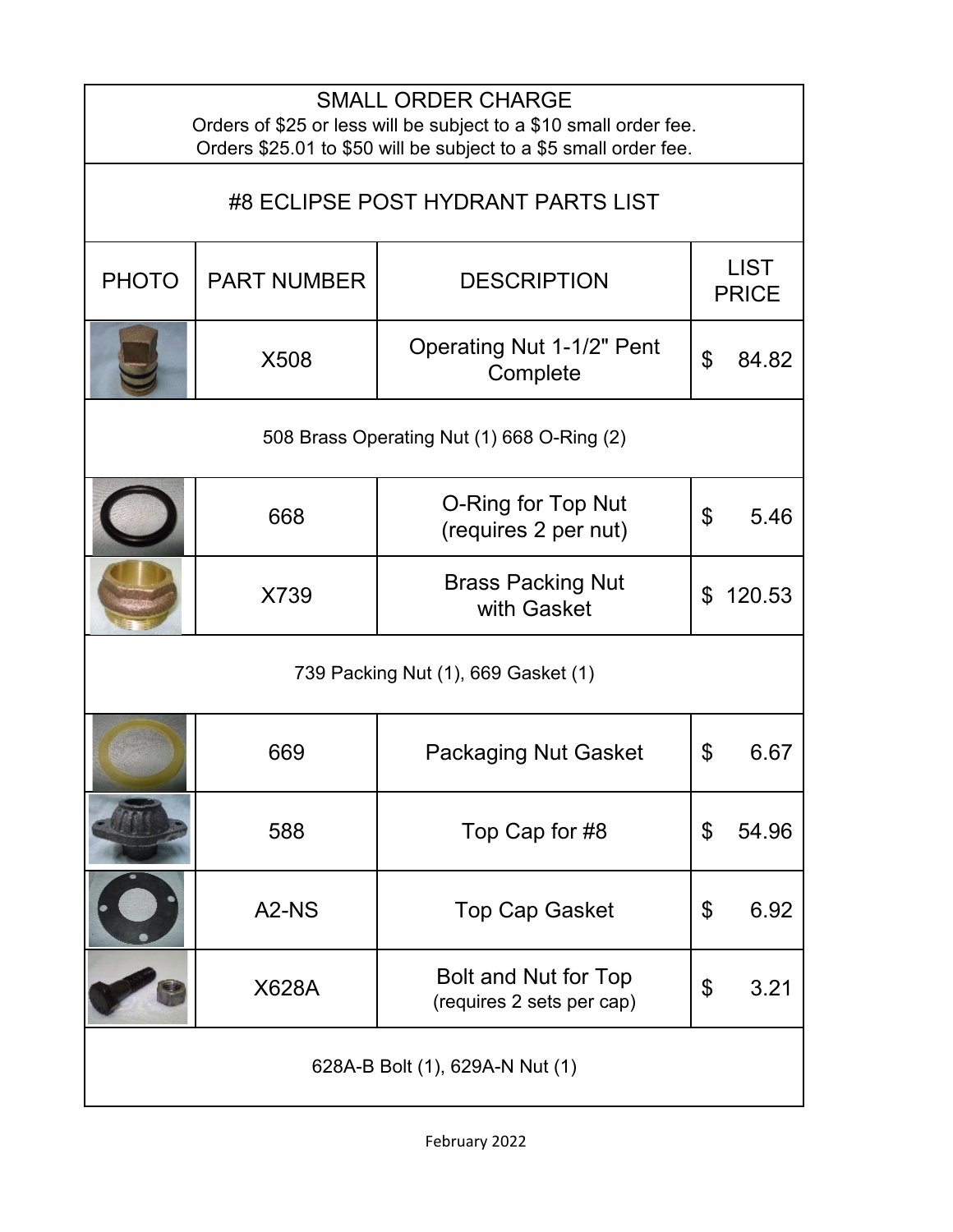|                                                                                                     | 628A-B         | Top Cap and Bottom Bolt                                                  | \$ | 2.12     |
|-----------------------------------------------------------------------------------------------------|----------------|--------------------------------------------------------------------------|----|----------|
|                                                                                                     | 629A-N         | Top Cap and Bottom Nut                                                   | \$ | 1.47     |
|                                                                                                     | 488            | Top Stock for #8                                                         |    | \$123.15 |
|                                                                                                     | X716           | <b>Brass Nozzle with Gasket</b><br>2 1/2" NST                            |    | \$170.38 |
| 716 Nozzle (1), 95G Gasket (1)                                                                      |                |                                                                          |    |          |
|                                                                                                     | 95G            | Nozzle O-Ring                                                            | \$ | 7.22     |
|                                                                                                     | 598-A          | 2 1/2" NST Side Cap & Chain                                              | \$ | 29.69    |
|                                                                                                     | 518            | Connecting Rod for #8                                                    | \$ | 98.02    |
|                                                                                                     | 4FBE           | <b>Fusion Bonded Epoxy Barrel</b><br>Pipe<br>(Price per foot)            | \$ | 120.00   |
|                                                                                                     | 3/4GAL         | <b>Operating Rod</b><br>(price per foot)<br>(measure exactly end to end) | \$ | 16.00    |
|                                                                                                     | <b>X531-NS</b> | <b>Plunger Complete</b>                                                  |    | \$270.00 |
| 537-P Plunger (1), 539L2 Plunger Stem (1), 539W Washer (1), 2OR O-Rings (2), 541<br>Seat Rubber (1) |                |                                                                          |    |          |
|                                                                                                     | <b>X566-NS</b> | <b>Washer Set</b>                                                        | \$ | 56.92    |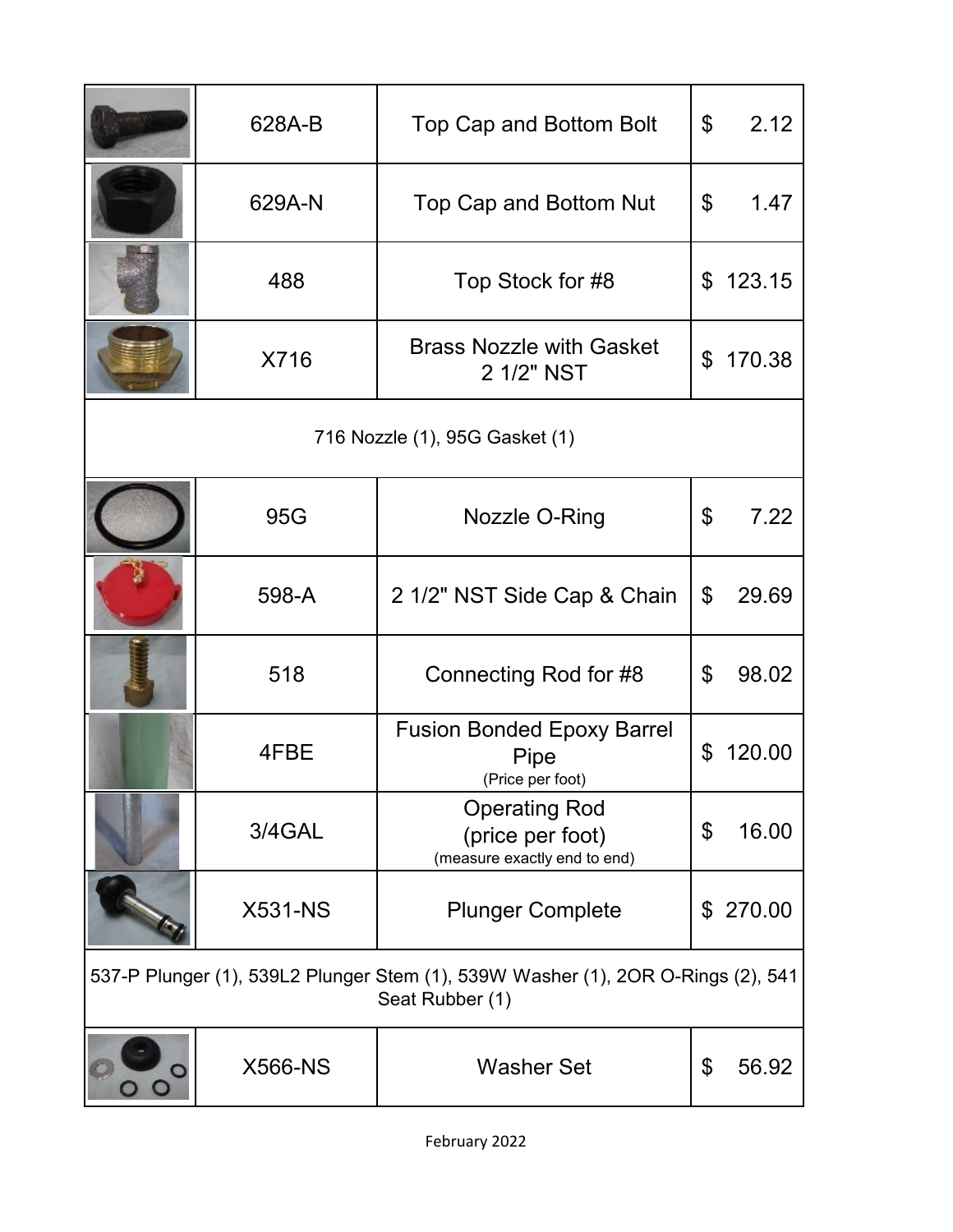| 541 Seat Rubber (1), 2OR O-Ring (3), 539W Washer (1)                                                                                                       |                |                                                    |    |          |
|------------------------------------------------------------------------------------------------------------------------------------------------------------|----------------|----------------------------------------------------|----|----------|
|                                                                                                                                                            | 541            | Seat Rubber for Plunger                            | \$ | 51.05    |
|                                                                                                                                                            | 2OR            | <b>Plunger O-Rings</b><br>(requires 2 per plunger) | \$ | 2.57     |
|                                                                                                                                                            | X539L2         | <b>Plunger Stem Complete</b>                       |    | \$204.28 |
| 539L2 Plunger Stem (1), 2OR O-Rings (2)                                                                                                                    |                |                                                    |    |          |
|                                                                                                                                                            | 678            | Iron Coupling                                      | \$ | 76.26    |
|                                                                                                                                                            | 521            | <b>Brass Seat Ring</b>                             | \$ | 134.72   |
|                                                                                                                                                            | <b>X571A</b>   | Iron Bottom Complete 2" IP                         |    | \$580.76 |
| 571-A Bottom (1), 611 Waste Tube (1), A19 O-Ring (1), 628A-B Bolt (4), 629A-N Nut<br>(4), 1/2W Washer, A8 Gasket (1) (NOTE: 521 Seat Ring sold separately) |                |                                                    |    |          |
|                                                                                                                                                            | X611           | Brass Waste Tube w/ O-Ring                         |    | \$116.79 |
| 611 Waste Tube (1), A19 O-Ring (1)                                                                                                                         |                |                                                    |    |          |
|                                                                                                                                                            | A19            | <b>Waste Tube O-Ring</b>                           | \$ | 6.36     |
|                                                                                                                                                            | A <sub>8</sub> | <b>Bottom Gasket</b>                               | \$ | 7.17     |